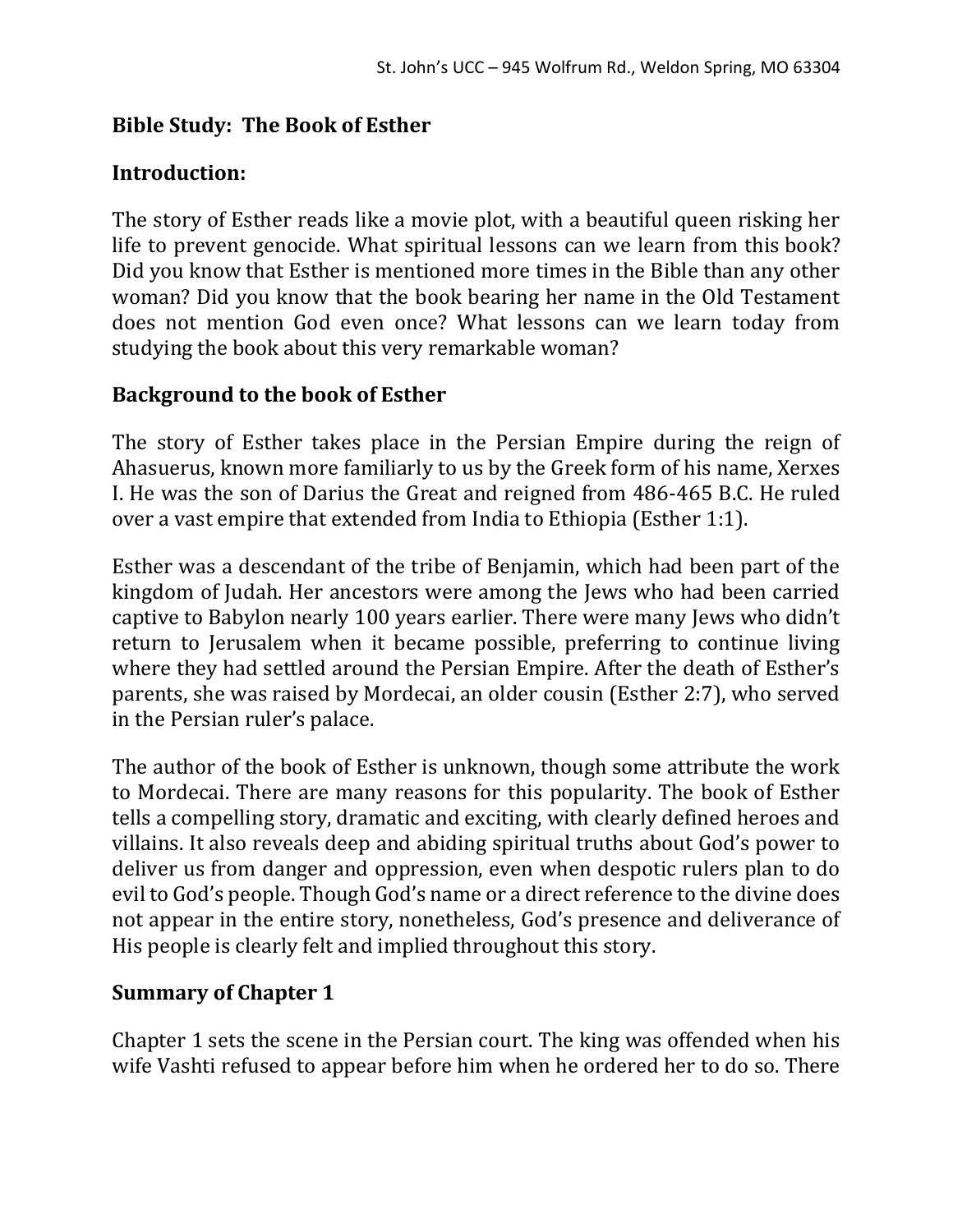was a great feast taking place at the time, and they were all merry with wine (Esther 1:10-11).

When the queen didn't appear, the king, egged on by his advisers, removed her as his queen. They then advised him to seek out a new queen by searching for the most beautiful women in the land. Then the king would select one to become his queen.

# **Read Chapter 1 and Discuss**

## **Summary of Chapter 2**

Chapter 2 introduces one of the women taken for this competition, a beautiful Jewish girl named Hadassah. Her name was changed to Esther when she was brought to the king's court.

Esther received favor from everyone who saw her, especially the king (verses 15-17). The king selected Esther to be his new queen, but Mordecai counseled her to not reveal the fact that she was a Jew, because Jews were still held in some suspicion throughout the Persian Empire.

Shortly after she became queen, a seemingly unrelated incident is recorded in Esther 2:21-23. Two men plotted to kill the king, but Mordecai became aware of the plot and had Esther reveal it to the king. The two men were hanged, and the incident was recorded in the king's personal history. This incident turns out to have a great deal to do with the rest of the story.

### **Read Chapter 2 and Discuss**

### **Summary of Chapter 3**

Chapter 3 introduces us to Haman, the villain in the story, who became second in command in the empire. He was an arrogant man, and he demanded that everyone bow down to him. Everyone did, except Mordecai (verse 2). This so incensed Haman that he succeeded in getting the king to issue an edict that all the Jews in the land should be destroyed (verses 8-15).

### **Read Chapter 3 and Discuss**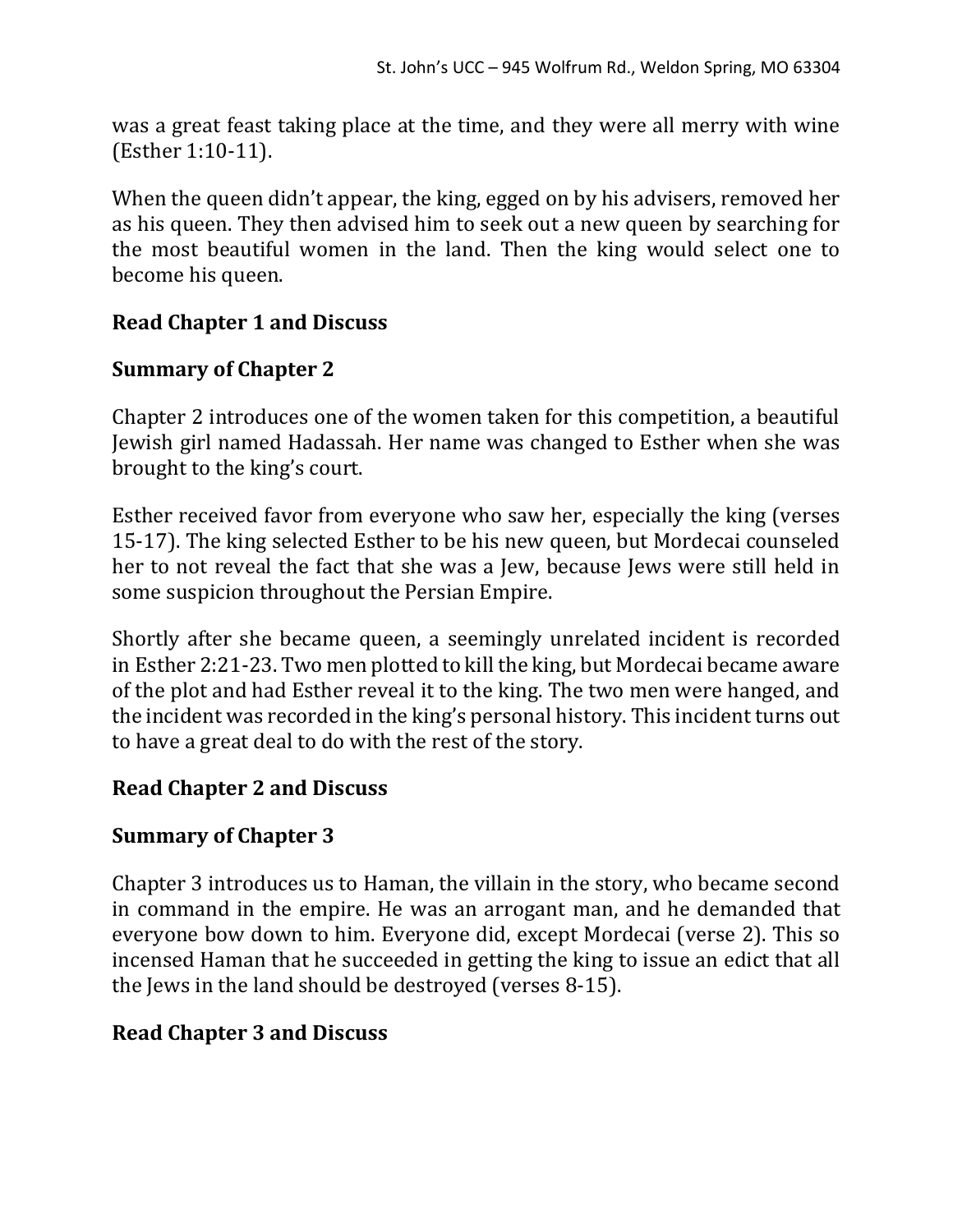# **Summary of Chapter 4**

In chapter 4 Mordecai implored Esther to intervene on behalf of her people or they would all be killed. Esther reminded Mordecai that anyone who came before the king without being called, even the queen, would be subject to death. The only exception to this would be if the king extended mercy by holding out the golden scepter (verses 10-12).

Mordecai then uttered the most famous line from the book when he said, "For if you remain completely silent at this time, relief and deliverance will arise for the Jews from another place, but you and your father's house will perish. *Yet who knows whether you have come to the kingdom for such a time as this?"* (4:14, emphasis added throughout).

Esther then agreed to risk her life for her people. She asked Mordecai to have her people fast for her success, and she put her life on the line by going to the king for help (verses 15-16).

## **Read Chapter 4 and Discuss**

## **Summary of Chapter 5**

Chapter 5 tells us that the king not only held out the golden scepter to save her life, he also said that he would grant anything she asked of him, even to half the kingdom (verses 2-3). She invited the king and Haman to a banquet that day. At that banquet, she told the king that she would inform him of her desire at another banquet the next day, and she again asked that Haman should be invited to hear her request (verses 7-8).

### **Read Chapter 5 and Discuss**

### **Summary of Chapter 6**

Chapter 6 brings back to our attention the incident of the conspiracy to kill the king in chapter 2. The king was unable to sleep that night and asked for his history to be read to him. It seems he just "happened" to hear the part about the plot to take his life and how Mordecai had saved his life. He asked what had been done to reward Mordecai. His servants replied that nothing had been done.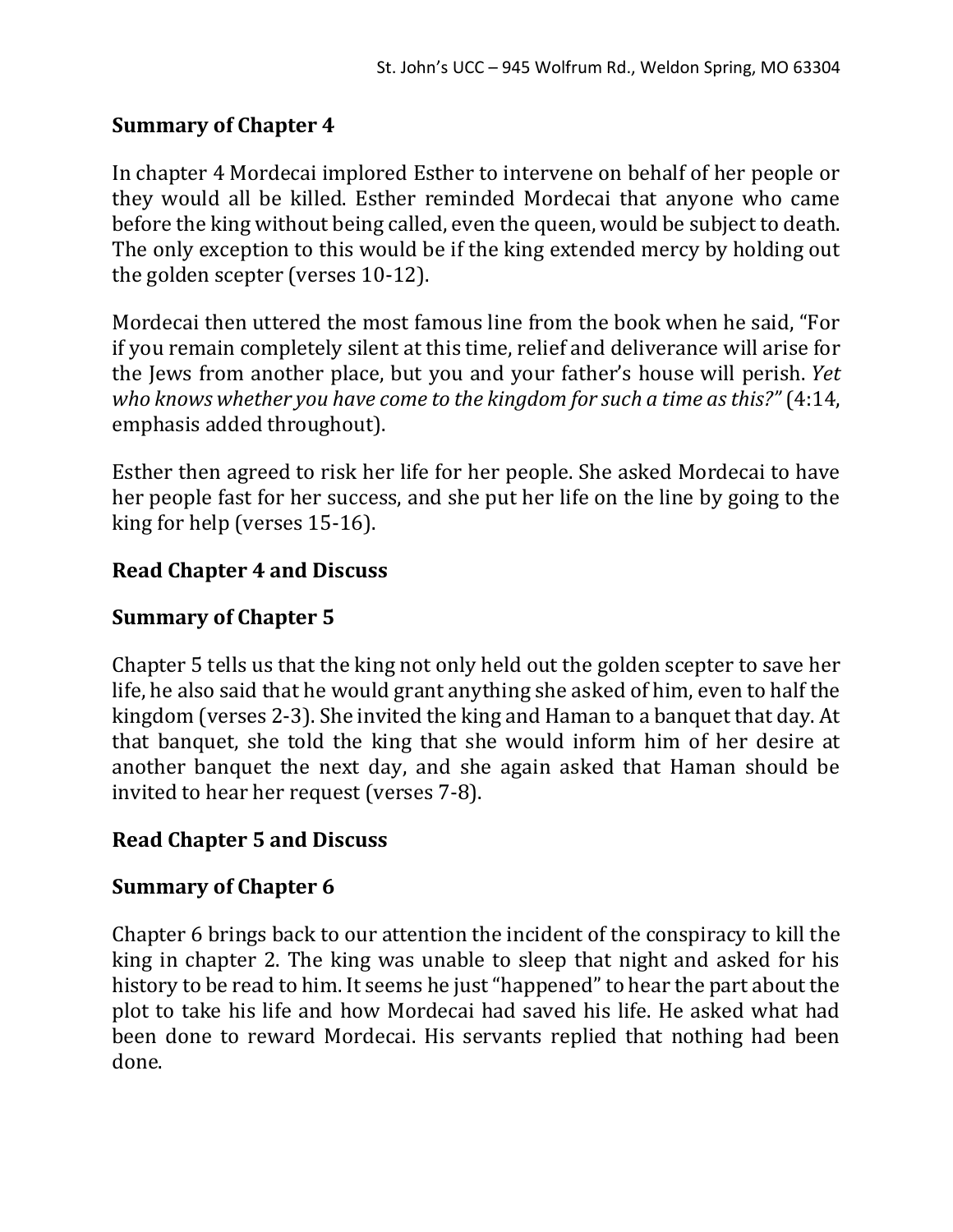Who should be outside waiting to see the king that morning but evil Haman, who was plotting to kill Mordecai! So when the king called Haman to come in, the two men had totally opposite plans in mind.

The king asked Haman what should be done to someone the king wanted to honor. Of course, in his pride, Haman thought the king was talking about him. So he said that such a person should be treated like royalty and honored by a high official announcing, "Thus shall it be done to the man whom the king delights to honor!" (verse 9).

Imagine Haman's surprise when the king assigned him to honor his archenemy Mordecai (verse 10-12)!

# **Read Chapter 6 and Discuss**

### **Summary of Chapter 7**

Chapter 7 recounts the events of the second banquet that Esther had requested, where she would make known what she wanted from the king. She revealed the plot to destroy her and her people, then dramatically named the mastermind: "This wicked Haman!" (verse 6).

The king was so shocked and incensed by this turn of events that he had to leave the room to calm down. But when he returned, he saw "Haman had fallen across the couch where Esther was," pleading with her to spare his life (verses 7-8). The king accused Haman of trying to assault his wife, the queen, and he ordered Haman to be hanged on the very gallows that Haman had built to kill Mordecai (verse 10).

### **Read Chapter 7 and Discuss**

### **Summaries of Chapters 8 through 10**

Chapters 8 through 10 recount the rejoicing of the Jews for their deliverance and the celebration that was set on the 14th day of the month Adar to commemorate this great event. It has been celebrated by the Jews ever since as a great day of deliverance and is known as the Feast of Purim. Purim derives its name from the word *pur,* meaning lot, as in the casting of lots. Haman had cast lots to find the best day to destroy the Jews (3:7).